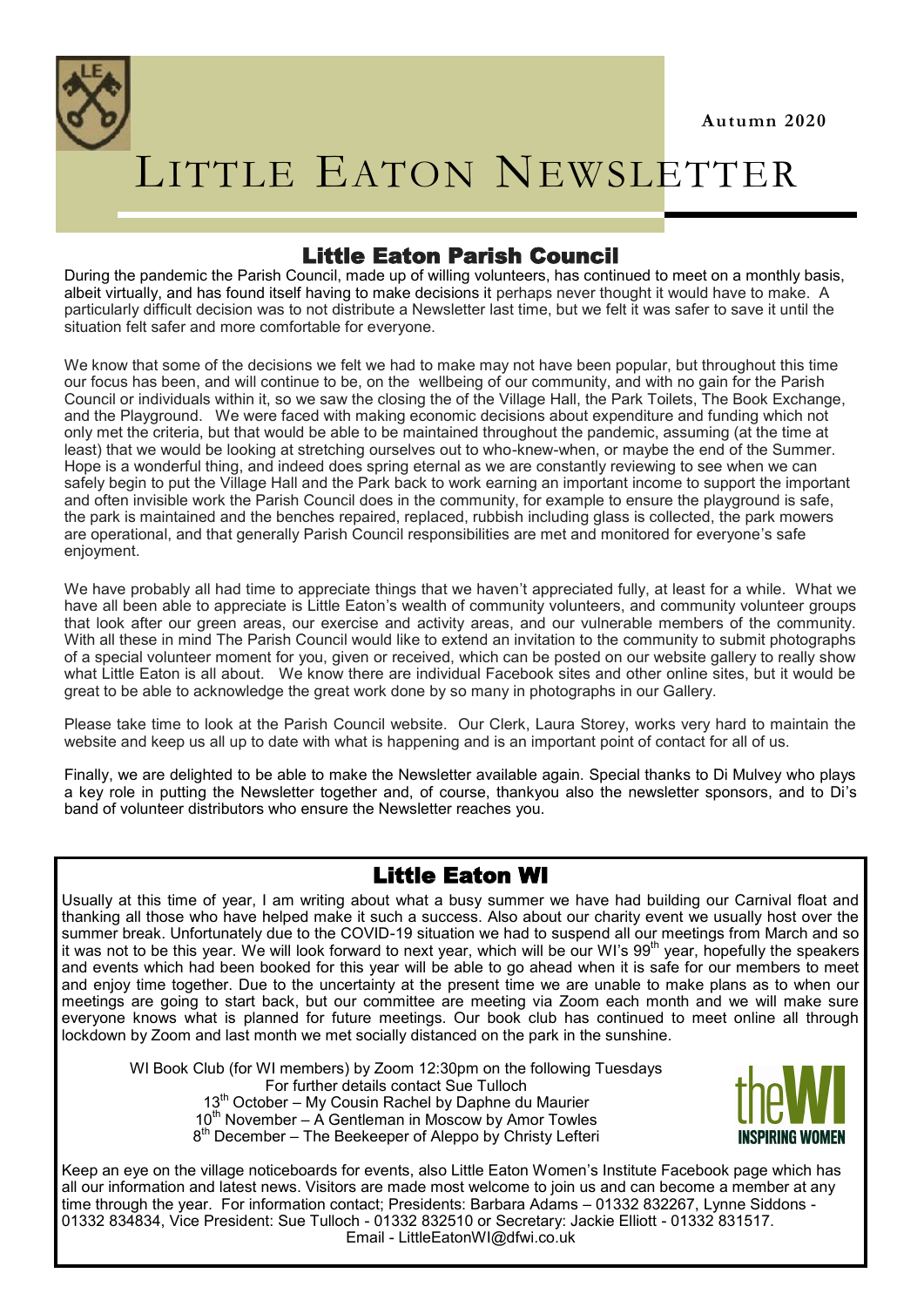

# LITTLE EATON NEWSLETTER

# Your Parish Councillors

**Simon Downing** I have recently been re-elected as Chairman having returned to the Parish Council in 2018 after a 7 year break. Previously I was a Parish Councillor for 25 years and around 12 years as Chairman during which time I was instrumental in the project to build the new village hall. I have lived in Little Eaton all my life.

**John Easter** I have lived in Little Eaton all my 84 years and approaching 40 years on the Parish Council including some years as Chairman. I am President of the OAP Group and Little Eaton Historical Society and was Chairman of the Millennium Committee which completed the Greenway into the village. I have been heavily involved in projects to estabilish Croft Corner, the park and the building of the new village hall. I played both football and Cricket for many years.

**Caroline Foster** I settled in Little Eaton in 2003 and see myself staying for a good few years yet! My Great Grandfather was head of Little Eaton School. I am self employed full time. I joined Little Eaton Parish Council last year having been made aware that there was a vacancy that needed filling and I felt that supporting my village and supporting those other volunteers who put so much of their time into ensuring that our village is safe and looked after was important, as well as being another point of contact within the village, so here I am. You may see me around with my two Labradors.

**Neil Gascoyne** Age 60 Retired/Semi-retired, currently the caretaker of the village hall. Previous occupation – Divisional IT Director for a large corporation Married, with a grown up son. My wife, Carol, is self-employed runs a Tai Chi and Qigong school. I have lived in Little Eaton for over 20 years and have always lived around Derbyshire. I have a wide variety of interests, from motorcycling and scuba diving to parrot keeping and current affairs. I read a great deal and enjoy music.

**Claire Holmes** I have lived in Little Eaton with my family since 2014 and am actively involved in several community groups such as the Youth Café and scout group. I also volunteer at carnival and other village events. I am a keen runner and also have a dog so enjoy using the village and local area on a regular basis for walking and exercising. I am really passionate about the environment and try to minimise the amount of plastic I use. I work part time in the NHS. I also enjoy gardening and singing, and am a member of the latest village choir. Both my children are now teenagers and I now have the time to fully commit to being a parish councillor. I am keen to support our community to help ensure the village's excellent facilities and spirit are protected and developed for future generations.

**Esther Jennison-Boyle** Having just joined the Parish Council in August, I am one of the newest members. I'm keen to be forward thinking in representing our wonderful community and helping to maintain and develop our village environment. I'm proud to be part of such a strong community with so many proactive groups whom I'd like to support and work with as part of the Council to make our village lives even better. I moved into the village in 2000 having always enjoyed visiting family here and feeling a strong connection. My children are now the 5th generation to have lived here. I love living here and look forward to meeting you when I'm out and about walking or running.

**Alan Machell** I have lived in Little Eaton for 50 years having moved here in 1970. We have two boys and as they grew up they both joined Little Eaton Junior FC and I became a committee member When the boys joined Little Eaton cubs my wife became involved in running the cubs and I got involved in Little Eaton scout troop ready for when the boys moved up. I was 8 years involved in scouts and was still scouting when the boys had moved on. I became involved in Little Eaton carnival in the mid seventies and finally finished up as chief steward. I became involved also in Little Eaton Senior Football Club as club secretary which I did for 17 years. In 2003 I was elected onto Little Eaton Parish Council.

**Peter Mulvey** I have been a Parish Councillor for 6 years and continue to enjoy serving and helping the Parish. I have lived in Little Eaton for over 40 years, I am married to Di and we enjoy a very active outdoor lifestyle along with our two whippets. I have always enjoyed sport and played both football and cricket for the village, continuing as Chairman of the Football Club for a number of years. I currently play crown green bowls for the village club. One of my responsibilities on the Council is the management of St Peters Park which is a fantastic place for the whole village to enjoy. It is wonderful to see so many people of all ages using the park and all of the facilities it has to offer.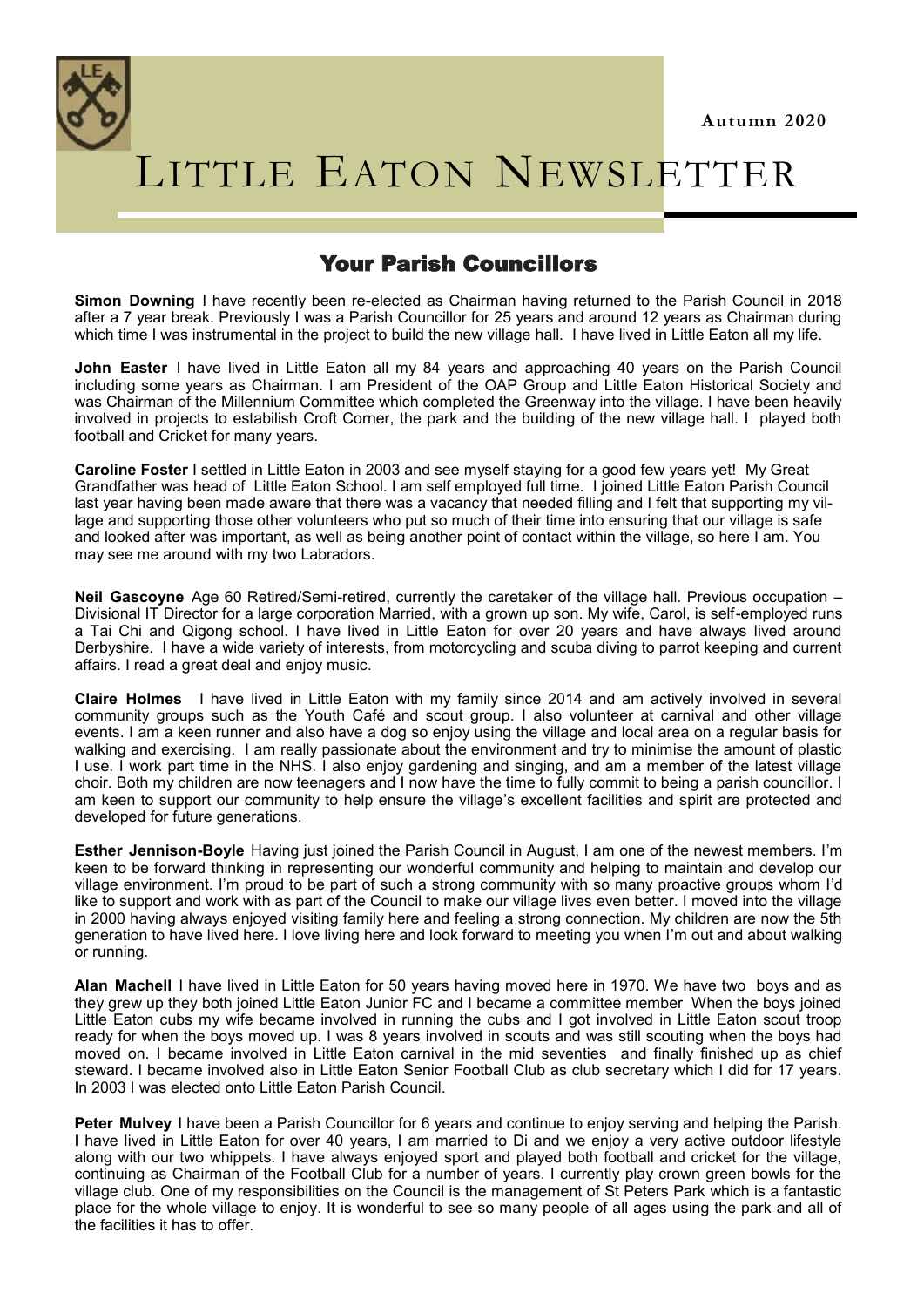

#### **Continued ..**

**Alan Summerfield** I have worked from the age of 16 to 65 as a telephone and computer engineer. During this time I have lived and worked in three Countries on different Continents (Europe, Africa and the Middle East). Both of my children are African having been born in South Africa. On my return to the UK I found a job in Derby so we went house hunting and ended up in this lovely village called Little Eaton. In 1999 I seem to have 'stumbled' into both the Parish and Borough Council which provide an interest during my retirement. Overall I have enjoyed my working life and found somewhere to live that we have no intention to ever leave.

**Mick Ward** I have worked voluntarily for a Blood Cancer Charity for over 33 years and I am also Chairman of the Little Eaton Senior Citizens Club.

# Friends of Little Eaton Canal



**Autumn 2020**

FLEC has not been able to meet due to you-know-what and support from Groundwork for work parties has stopped due to furloughing. We have still been looking after the area on an informal basis. It is important to keep our newly -planted trees watered: rowans, alder buckthorn and disease-resistant elms, as well as native honeysuckles.

We have purchased a strimmer to cut the grass area at the north end, and are cutting paths and leaving a mix of uncut areas which are so beneficial for insects. The whole area in the north - which looked very depleted in the late autumn and winter - has now filled out with green growth and the butterfly bank, which was planted with over a hundred tiny plug plants a few years ago, has provided a riot of blue and yellow native flowers for much of the spring and summer. These particular coloured British native plants attract many insects, especially bees as well as moths, butterflies and damselflies. The butterfly monitoring that feeds into the county data has continued through lockdown and sightings to date have almost doubled compared to our first data from 2018.

We have come up with a simple way to hide - or at least detract the eve away from - the gas box at the north section. Mindful of the rules of planting deep rooted plants near a gas box we have sown native plants and wildflower seeds which have begun to bloom for the first time. The meadow on Millennium Way has largely recovered from the gas works earlier this year, and – with a fresh sowing of native seeds – has been full of colour and insect-life. We are back in touch with Derbyshire Wildlife Trust about future tree work to provide greater diversity in the woodland. This has also been delayed due to staff furloughing. We had another visit from Jean Booth, the direct descendent of Benjamin Outram, who is always so delighted that this area is being looked after.

Earlier this year we attended some of the public hearings as an interested party regarding the upgrade to the A38 roundabouts. The canal area - which is required for access to the proposed site depot - is now noted in Highways England's plans as an area that must be returned to its original state after the project is complete. The hearings were delayed a little due to Covid but have now ended and the final recommendations will be referred to the Secretary of State for the Environment this autumn. Although the project will have a huge impact, only time will tell how all this works out.

Finally, a thank you to all those who have helped, taken an interest in or contributed financially in any way to this project. Although a relatively small area, the canal is quite a unique environment and has such an interesting history so we want to care for and improve it.

If you would like to help on our work parties, make a donation or receive our supporter newsletters issued three times a year please do get in touch.

Contact Susan Stone: stonesandc@gmail.com or Brenda Shore: brendashore@talktalk.net Facebook: Friends of Little Eaton Canal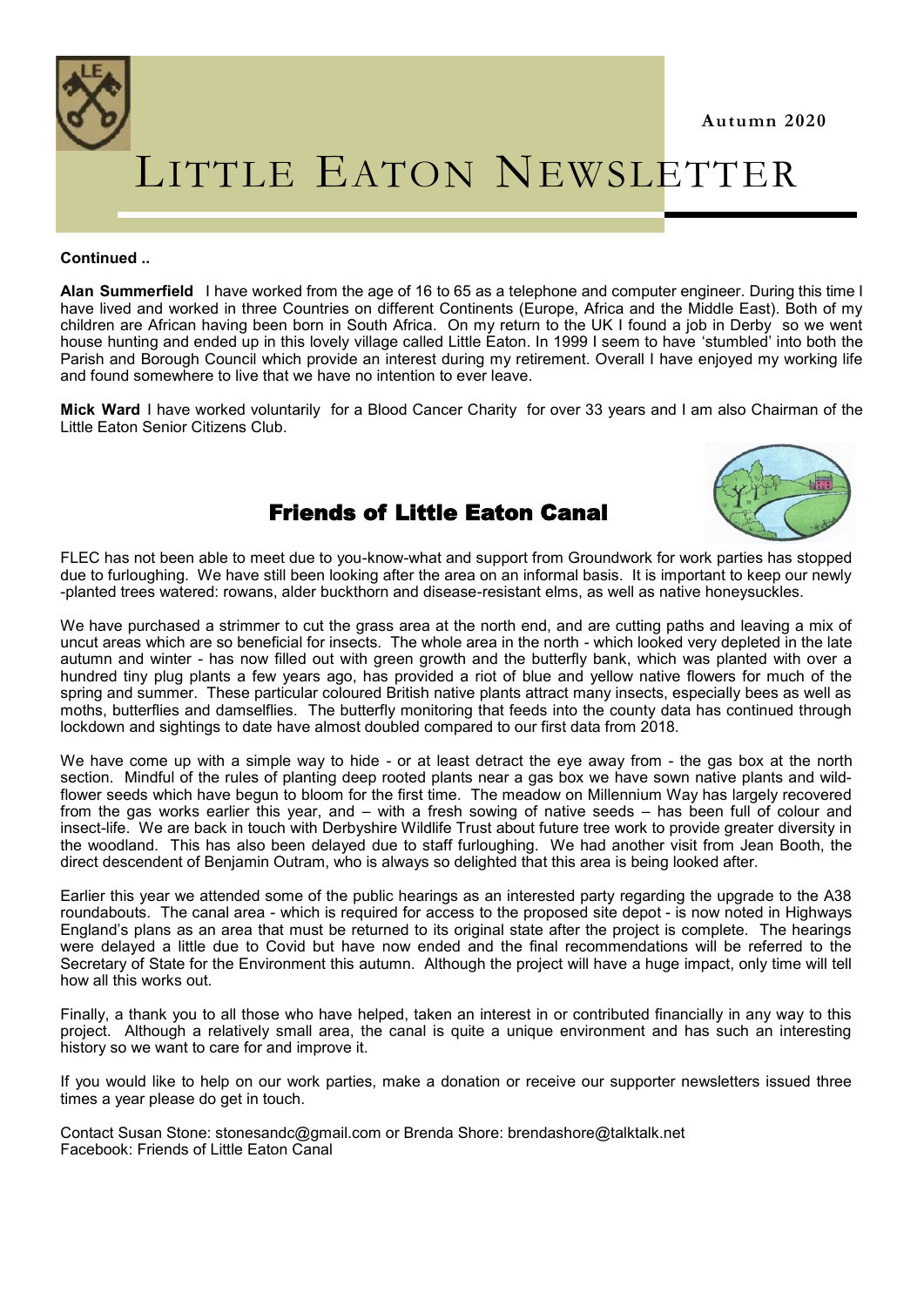

# **Village Hall Directory**

**www.littleeatonparishcouncil.org.uk/little-eaton-village-hall.html Any enquiries you may have should be sent to:**

[bookings@littleeatonvillagehall.com](mailto:bookings@littleeatonvillagehall.com) **or 07805 053180 to arrange a viewing of the facilities.** 

**We hope everyone is Safe and Well at these very difficult times. Yoga, Pilates, Dance School and Tai Chi have now returned to the Village Hall. All inserts in the Village Hall Directory remain** 

**listed. Enquiries about restarting your class should be directed to the contact details of the class. Any alterations to this Directory to be made to the Village Hall Committee.**

#### **Thomas Bates Hall (Upper hall)**

#### **Monday**

**Pilates Class**

9.30am – 10.30am Carmela D'Afflitto 07973 921722

**Mother and Baby Yoga**

11.00 am – 1.00 pm Contact: Rebecca Cummings 07850 342866 E.mail: [cummingswoodside@aol.com](mailto:cummingswoodside@aol.com)

#### **Singing for the Brain**

Monthly: Time 1.30 pm – 3.30 pm Call 01332 208845 for dates Contact: [Derbyshire@alzheimers.org.uk](mailto:Derbyshire@alzheimers.org.uk) Run by the Alzheimer's Society for Derbyshire Dementia Support Group. This group uses singing to bring people with dementia together in a friendly and stimulating way. People with dementia, their friends and carers are also welcome to attend.

**Fast Fitness** 6-6.30pm £2.75 **Fitness Yoga** 6.40-7.30pm £5.50 Contact: Ailsa Waters 07929 610558

#### **Restless Soles**

#### **8.00 pm – 10.00 pm**

Mixed Appalachian Dance Group who dance to Old Time American music. Practices on a Monday night and performing at various events, including folk and morris events, throughout the year. We welcome new dancers and musicians to join us. For further information call Sara (07803137354) or Fiona (07951 910993)

#### **Tuesday**

#### **Baby Sensory** 9.00am – 2.30pm Baby development class specially designed for babies from birth  $-13$  months. Claire: 07967 485855 [derbyeast@babysensory.co.uk](mailto:derbyeast@babysensory.co.uk)

**Hours available in the Thomas Bates Hall on Tuesday 3.00 – 6.45 pm**

#### **Tai Chi Classes**

7.00pm – 9.00pm Health & Relaxation 7.00pm – 8.00pm Tai Chi Fan 8.00pm - 9.00pm Tai Chi Contact: Carol Gascoyne: 01332 833883 or 07920 080443

#### **Lower Hall**

#### **Monday**

The Village Pre-School OFSTED No. 206836 Rated 'GOOD' April 2016.

From September 2016 - open all day Monday - Friday Opens 9.00am – 3.30pm on Mondays. See below for other days.

All children welcome from age 2 years, free 15 hours funding for 2, 3 & 4 year olds. For more information call the manager – Sharon Self 07493 925900 Remember to book your place for September onwards. Free Taster Sessions available. Come along and join the fun. thevillagepre-[school@hotmail.co.uk](mailto:thevillagepre-school@hotmail.co.uk)

#### **The Village Pre-School**

9.00am – 12.00 12.00 – 12.30 Lunch Club 12.30 – 3.30

#### **Beaver Scouts**

Boys & Girls aged 6 to 8 years 6.15pm – 7.15pm Contact Sarah Kohrs 01332 841965

#### **Tuesday**

#### **The Village Pre-School**

9.00am – 12.00 12.00 – 12.30 Lunch Club 12.30 – 3.30

#### **Starstruck Music Academy**

5.00pm – 7.00pm Contact Debbie 07971 687910 Website: [www.starstruckmusicacademy.com](http://www.starstruckmusicacademy.com)

**Hatton boxing for fitness -** mixed class all abilities.

Tuesday 7.30 pm - 8.30 pm Contact Alex 07817 337861 or Andy 07817 869277

#### **Bootcamp now started.**

Contact Alex for details 07817 337861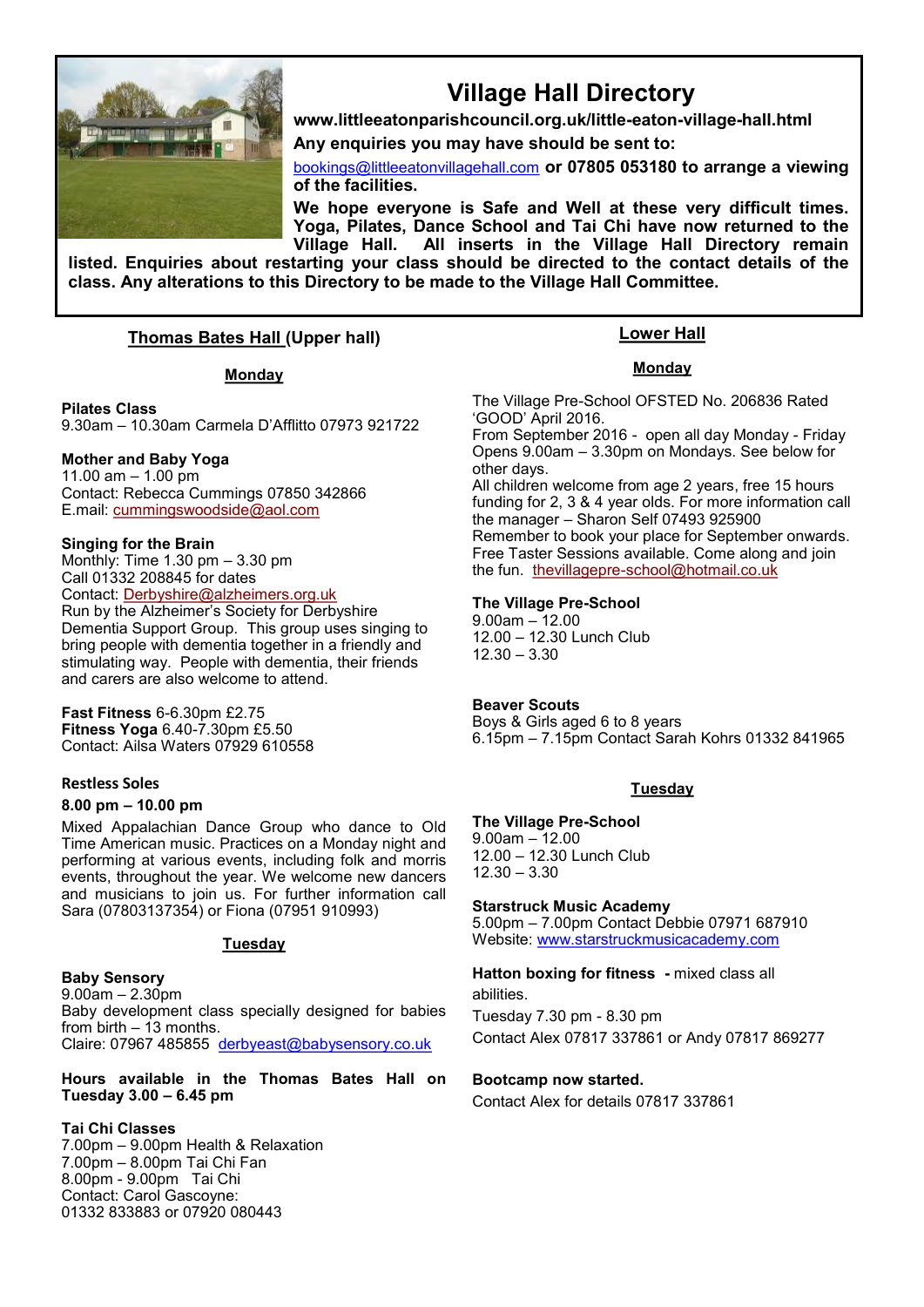#### **Thomas Bates Hall**

#### **Wednesday**

#### **Twistin' Tots**

Music classes for under fives 12.15 pm – 2.45 pm Contact: 07977 578359 Email: [Jacqui@twistintots.co.uk.](mailto:Jacqui@twistintots.co.uk) [www.twistintots.co.uk](http://www.twistintots.co.uk)

#### **Little Eaton Gardening Club**

Monthly meeting every 1<sup>st</sup> Wednesday 7.00pm – 9.00pm (not during Summer) Contact: Moira Hutchinson – 01332 831966

#### **Little Eaton Women's Institute**

Ladies meet on the second Wednesday of each Month except August 7.30 pm. Contact details: Jackie Elliott – Secretary 01332 831517

#### **Little Eaton Parish Council**

Monthly meeting normally every 4<sup>th</sup> Wednesday 7.30pm – 9.30pm Clerk to the Parish Council, Laura Storey 07941 052009 e-mail: [clerk@littleeatonparishcouncil.co.uk](mailto:clerk@littleeatonparishcouncil.co.uk)

#### **Thursday**

**Little Eaton Women's Institute Keep Fit Class** 10.00am – 11.00am Contact: Sue Tulloch – 01332 832510

#### **Tai Chi Class**

11.30 am – 2.00 pm Contact: Carol Gascoyne 01332 833883 or 07920 080443

**Hours available 2.30 pm – 4.00 pm**

**Triple Challenge** 6-6.45pm £5.50 Contact: Ailsa Waters – 07929 610558

**Zumba** 7.15 pm – 8.15 pm. Fun filled workout using Latin based fitness rhythms with easy to following routines. Beginners always welcome. Contact details: Cathy – 07963 738137 or email [Cathy.74@outlook.com.](mailto:Cathy.74@outlook.com)

#### **Friday**

#### **Mother and Baby Yoga** 9.30 am – 11.30 am

Contact: Rebecca Cummings 07850 342866 E.mail: [cummingswoodside@aol.com](mailto:cummingswoodside@aol.com)

**Three Bears Cookery Club** 1.00 pm – 3.00 pm Details contact: Ruth Chubb 07973193362 [www.threebearscookeryclub.com.](http://www.threebearscookeryclub.com)

**Youth Café** 4.00 ypm – 6.00pm during term time Get fed, play games, join in varied activities and have fun. Volunteers always welcome.

Contact: Justine Reid – [Justineareid@aol.com](mailto:Justineareid@aol.com)

#### **Lower Hall**

#### **Wednesday**

#### **The Village Pre-School**

9.00am – 12.00 12.00 – 12.30 Lunch Club 12.30 – 3.30

#### **National Childbirth Trust**

7.00 pm – 8.30 pm Contact Rebecca Cumming 01332 842036 or 07850 342866 e-mail: [dropins@nct.org.uk](mailto:dropins@nct.org.uk)

#### **Thursday**

#### **The Village Pre-School**

9.00am – 12.00 12.00 – 12.30 Lunch Club 12.30 – 3.30

#### **Pilates Class**

6.45pm – 9.00pm Contact: Louise Oliver – 0795 4341120 e-mail: info@highfield-clinic.co.uk

#### **Friday**

#### **The Village Pre-School**

9.00am – 12.00 12.00 – 12.30 Lunch Club 12.30 – 3.30

# Dog Fouling

Erewash Borough Council are the organisation to report dog fouling problems [n.warden@erewash.gov.uk](mailto:n.warden@erewash.gov.uk?subject=dog%20fouling) [Pride](https://www.erewash.gov.uk/index.php/information-for-tenants-owners-and-landlords/letting-privately-rented-homes-legal-minimum-energy-efficiency-standard.html?id=925)-line: 0115 850 8383 (24 hours confidential hot-line)

# **This Newsletter is kindly Sponsored by:-**

# 20**Ten** Garage Services

Simon Hunt Unit 7, Duffield Road Industrial Estate Little Eaton Derby DE21 5EG. Telephone: 01332 833878 [mail@20tenracing.co.uk/](mailto:mail@20tenracing.co.uk)[www.20tenracing.co.uk](http://www.20tenracing.co.uk/)

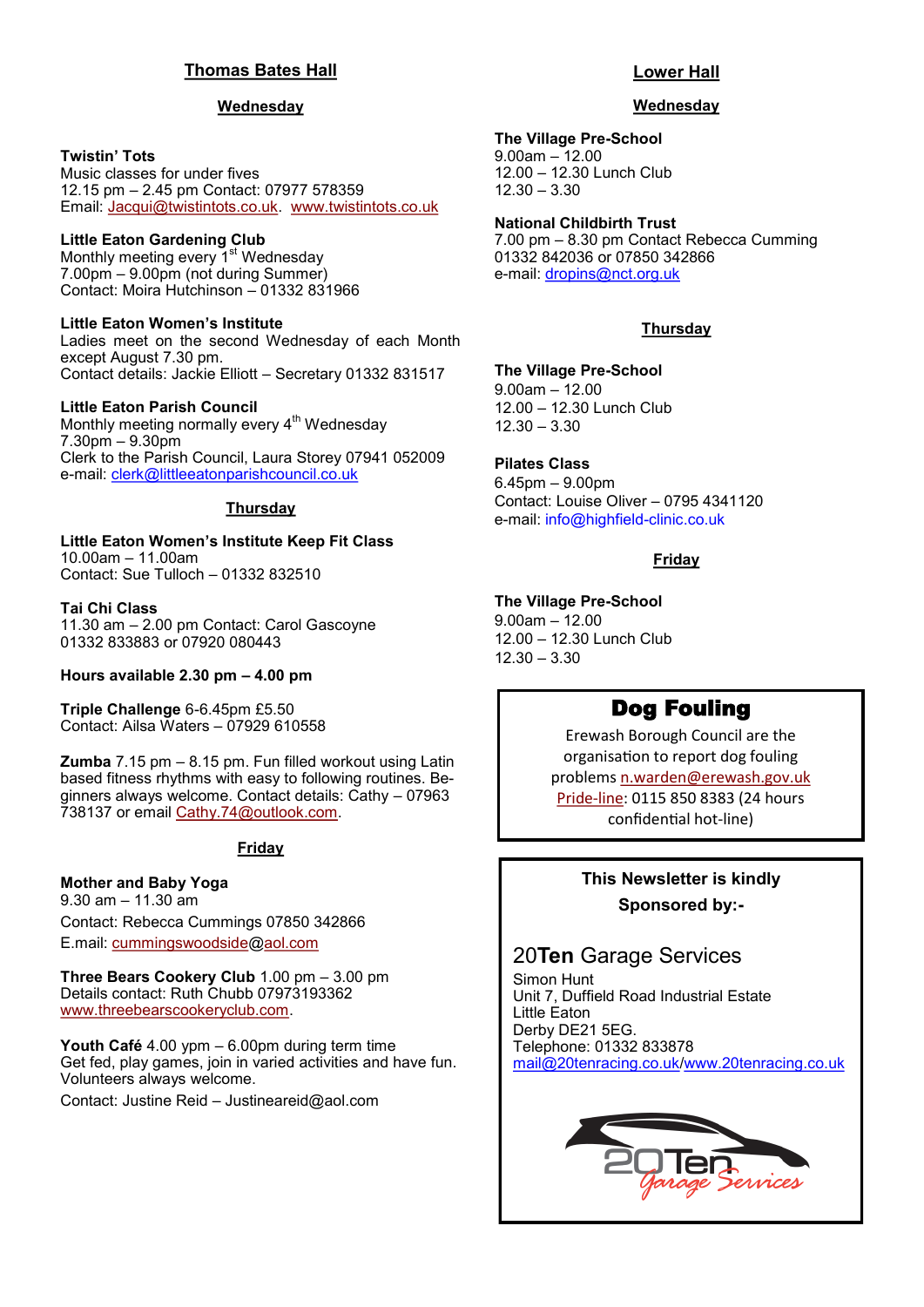#### **Thomas Bates Hall**

#### **Friday**

**Sound Bath** 3<sup>rd</sup> Friday of the Month Doors open 7.15pm Class starts 7.30 pm – 9.30 pm Cost: Per person £15 - Couples £25 including refreshments. Wear Comfortable Warm Clothing, bring Pillow, Blanket, Duvet, Yoga Mat so you can be warm and cosy. Performed by: Teresa Scarlett - 07866253059

Contact: wwwcelticdrumreiki.com or email: [celticdrumreiki@hotmail.com](mailto:celticdrumreiki@hotmail.com)

#### **Saturday**

#### **Little Eaton Dance School**

Fun dance classes, ballet, tap, modern jazz and acrobatic dance. – Children from 2 years old. 9.00am – 2.00pm Contact: Julie Law (IDTA, ABt, AMJ)

01332 835392 or 0734 2973166

#### **Sunday**

#### **Adult Yoga**

10.30am – 12.30pm For dates contact: Fiona Ainsworth – 07957 887280 e-mail: Fiyoga22@btinternet.com

#### **Framework Drum Circle**

6.30pm – 8.30pm Drumming is good for your health. Contact: Taryn Shrigley-Wightman – 01332 832922 For dates contact taryn@framework-circle.co.uk

# Little Eaton Gardening Club

It is with regret, that the committee have decided to cancel all meetings until at least Wednesday the 3rd of March 2021 due to the pandemic. Hopefully we can meet then with our A.G.M followed by a talk from Neil Timm on "The World of Ferns."

In the meantime, we hope everyone stays well. For any further information, please contact [moirajhutchison@hotmail.com](mailto:moirajhutchison@hotmail.com) (01332 831966)

# Little Eaton Local History Society

Just to let everyone know that there will be no further meetings of the History Society for the rest of this year. The continuing uncertainty with Covid 19 has left us with no choice.

We will look at the situation later in the year and make a further decision in due course, To all of our members and the village as a whole please stay safe and well during these difficult times. Bill Hutchison

#### **Other Organisations frequently using the facilities**

#### **Little Eaton Diamonds Junior Football Club**

Football for various age groups from under 7 to under 16. Chairman: Stephen Rowlinson Tel: [07747 486478](tel:07747486478) Email: [stephen\\_rowlinson@yahoo.co.uk](mailto:stephen_rowlinson@yahoo.co.uk) Website: www.ledfc.co.uk

#### **Little Eaton Senior Football Club**

Football for over  $16s - 1^{st}$  Team, Reserves and U18. Chairman: Ben Pick Tel: [07841 398049](tel:07841398049) Email: [benjamindpick@gmail.com](mailto:benjamindpick@gmail.com) Website: www.pitchero.com/clubs/littleeatonfc

#### **Premier Sport**

Activities in the Village Hall for children during School Holidays

#### **Little Eaton Produce Show**

55th Annual Village Produce Show Saturday 11<sup>th</sup> September 2021 Chairperson: John Easter 01332 880829 Secretary: Ness Reed 07974 101024 Treasurer: James Reid 07801 730598 [leproduceshow@gmail.com](mailto:leproduceshow@gmail.com)

#### **Little Eaton Carnival**

Carnival Day – **3rd July 2021** Contact: Chairman – Steve Mann e-mail: chairman@littleeatoncarnival.com Vice-Chairman – Dave Howard e-mail: [vicechairman@littleeatoncarnival.com](mailto:vicechairman@littleeatoncarnival.com) [www.littleeatoncarnival.com](http://www.littleeatoncarnival.com) 07866 265804

#### **Little Eaton Players**

Amateur dramatic group staging several events a year. Contact: Chairman – Steve Baines – 07970 969874 Secretary: - Rachel Holmes – 07966 767952 e-mail: littleeatonplayers@hotmail.co.uk

# This Newsletter is kindly sponsored by:-

For all your Cycle Repairs, Servicing & Training as well as a wide range of parts & accessories.

The Hub, Duffield Road, Little Eaton

**Call Dave or Simon on: 01332 289688**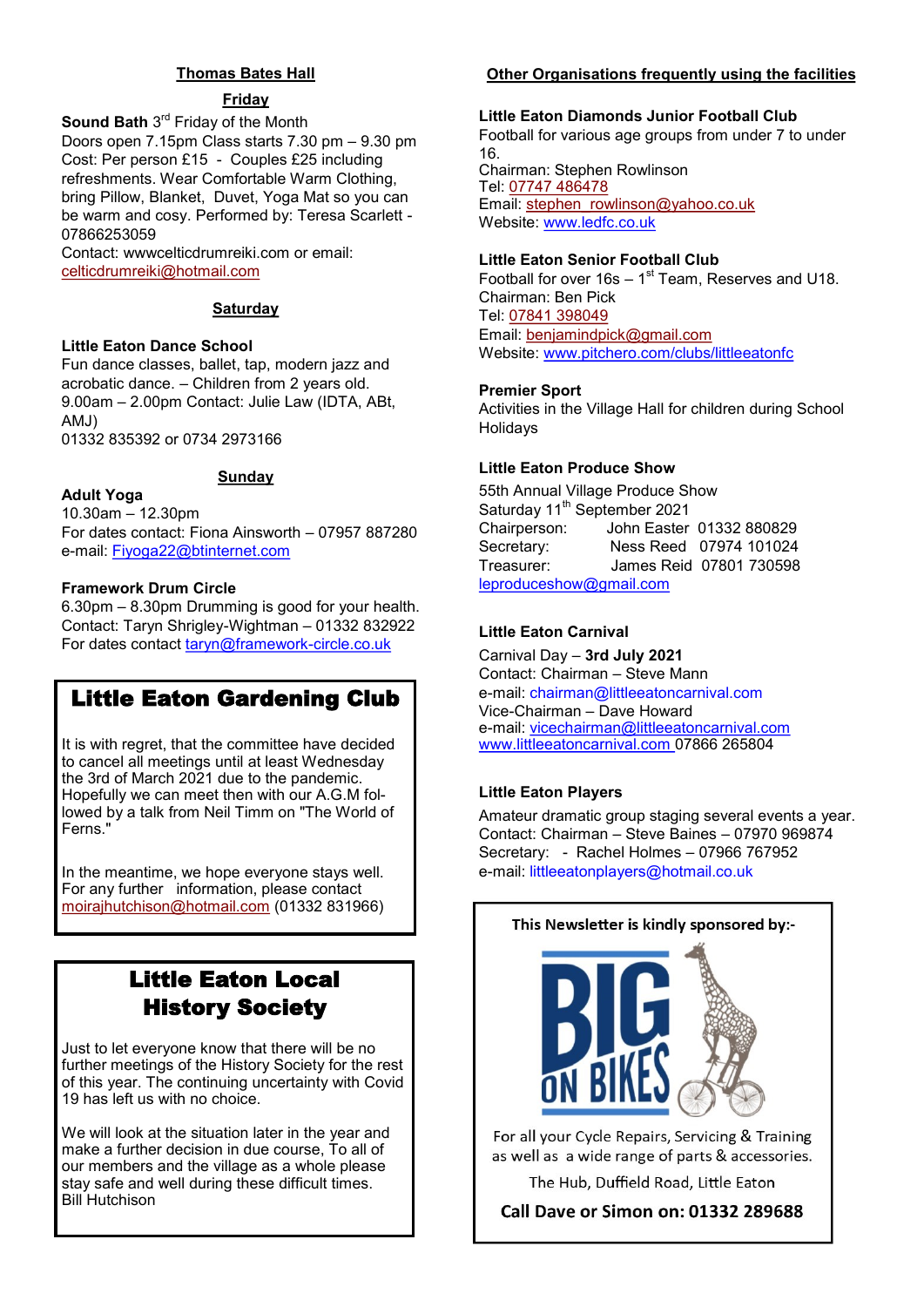**Autumn 2020**



# LITTLE EATON NEWSLETTER

# Little Eaton Crown Green Bowls Club



Well what a year 2020 has been for us all. The Bowls Club has suffered like most sporting

activities from the Covid 19 pandemic. Just as our season was getting underway we were hit by the lockdown. Fortunately we were able to access the green to maintain it and the surrounds. Would our plans be ruined ? Would we survive? Well thanks to lots of people and organisations we have not only survived but been able to progress things off the field. We have also been able to open up the green for the latter half of our season for play but only for our own members and in a limited way.

Who to thank? Well firstly to our own volunteer members who have worked tirelessly to maintain our facilities. The Green is now looking and playing better than it has for a number of seasons. Secondly, without emergency grant aid from Erewash Borough Council we may not have been able to remain financially viable. Thanks also to the Parish Council and our own Councillor Alan Summerfield for their unstinting support. And thank you to the local community for their support and words of praise for the way the surrounds look as they pass across the park. Above all we want to thank Derbyshire County Council Action Grants team, as together with our own

fundraisers and private donations, **We now have the funding to be able to commence installing floodlights this autumn. This is a long term project now coming to fruition.**

So we look to the future with lots of optimism and to welcoming visitors and potential new members once again as soon as regulations allow. We hope the wider bowls community have not been too badly damaged and that local bowls league and cup competitions can resume next April.

**The club is looking for new sponsors and patrons for 2021 in order to enable us to recover and continue to be a great asset to the local sporting community. If you think you can help please get in touch any time.**

**Who to contact?** For membership/taster sessions please contact our Chairperson Marilyn Pendelbury on 01332 840518 or m.pendlebury1@btinternet.com For sponsorship and junior bowls tasters please contact our Treasurer Allan Barber on 01332705300, or mobile 07709061861, or allan.barber@hotmail.co.uk

#### **THANKYOU AGAIN FOR YOUR SUPPORT**

# Little Eaton Football Club Centenary Season 2020

Hello to the community of Little Eaton! This year the Village football club is celebrating its centenary season in these strange and unprecedented times, so I hope you are keeping well. The Football club was hoping to use the August Bank Holiday weekend to launch its centenary celebrations and brochure at the Bell & Harp pub, who have kindly agreed to purchase a new kit for the forth coming season in Little Eaton's traditional Black & White as shown with one of the oldest photos we currently have.

I am Ben Pick and I am entering my third season as Chairman & club captain of this fantastic Football Cub having taken over from Peter Mulvey, as chairman, who was a tremendous servant to the club over the years along with Terry and Mark Wellings who regrettably both decided to retire from their roles.

We celebrated their distinguished service to the club by having a testimonial on the park on August Bank Holiday 2019 where old and current players turned up to honour their contribution to the club.



The Football club is having one of its most successful periods in several generations. We now play in the Midlands Regional Alliance, with the first team in the Premier League and our reserves in Division 1 playing on St Peters Park every Saturday with a 2pm kick off. We then retire to the Queens Head Pub who kindly support us every Saturday.